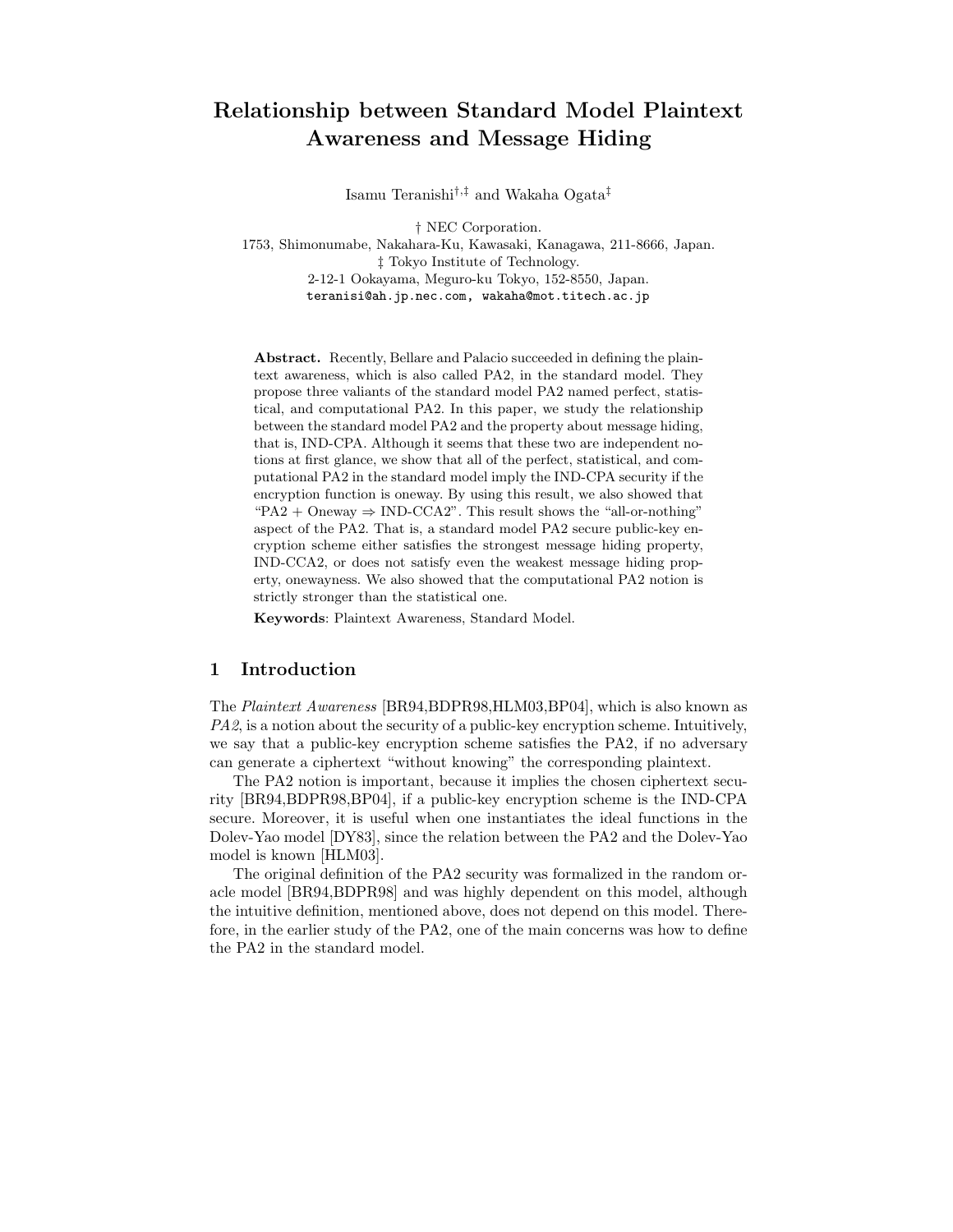In Asiacrypt 2004, Bellare and Palacio [BP04] succeeded in defining the standard model PA2. Their result is important, because we can analize encryption schemes from the new view point whether these are PA2 secure. Here we briefly review their definition. They define PA2 notion based on the indistinguishabilty of two worlds, "Dec world", and "Ext world". An adversary in the Dec world can access the decryption oracle and so on. In contrast, the adversary in the Ext world can access an extractor, which simulates the decryption oracle, and so on. The extractor has to simulate the decryption oracle by using only data "which the adversary knows". They define the three types of the PA2, named perfect/statistical/computational PA2, depending on that the Dec world and the Ext world are perfectly/statistically/computationally indistinguishable for the adversary.

They also succeeded in proving the fundamental theorem, which state that all of these plaintext awareness notions, together with IND-CPA security, imply the chosen ciphertext security.

### 1.1 Our Contributions

In this paper, we study the relationship between the standard model PA2 and the property about message hiding, that is, IND-CPA. At first glance, it seems that these two are independent notions. Indeed, it is well known that the random oracle model PA2 property does not imply the IND-CPA property and vise versa.

We however show that all of the perfect, statistical, and computational PA2 security in the standard model imply the IND-CPA security if the encryption function is oneway. Recall that the fundamental theorem that "(perfect, statistical, or computational)  $PA2 + IND-CPA \Rightarrow IND-CCA2$ " holds. Therefore, our result combining with the fundamental theorem shows the stronger variant of the fundamental theorem, "(perfect, statistical, or computational)  $PA2 +$ Oneway ⇒ IND-CCA2". This result shows the "all-or-nothing" aspect of the PA2. That is, the standard model PA2 secure public-key encryption scheme either satisfies the strongest message hiding property, IND-CCA2, or does not satisfy even weakest message hiding property, onewayness.

Our result has not only theoretical interest but also can be useful when one prove the IND-CCA2 securities of public-key encryption schemes. Recall that it is non trivial to show the IND-CPA securities of some schemes satisfying the random oracle PA2, such as schemes with OAEP+ [OP01], 3-round OAEP [PP04], or Kobara-Imai [KI01] padding. However, in the case for schemes satisfying the standard model PA2, we are not required to prove the IND-CPA securities, since our result assures it.

We also study the gap between the computational and statistical PA2 securities. That is, we show that the computational PA2 security is strictly stronger than the statistical one. It is interesting to compare our result with Fujisaki's result [F06] about the random oracle PA2. In his paper, he defined a plaintext simulatability (PS) notion, which was a "computational variant" of the random oracle PA2, and showed that plaintext simulatability notion was strictly stronger than the random oracle PA2. Therefore, our result can be recognized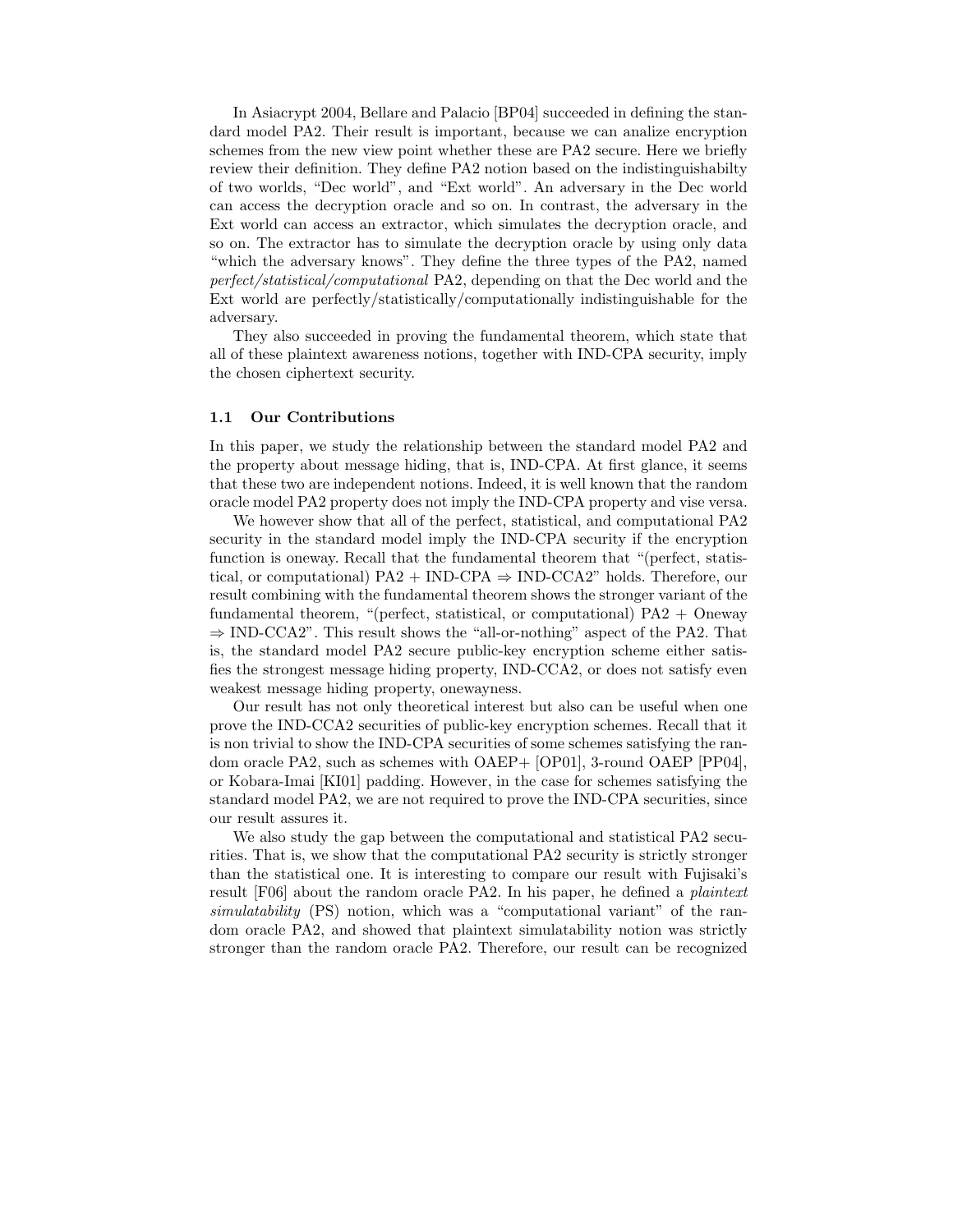as the standard model variant of Fujisaki's result [F06]. By comparing his result with our result, we can say that statistical and computational standard model PA2 notions are related to the random oracle PA2 and the PS, respectively.

We stress that, although our result and Fujisaki's result themselves are similar, these are of different model with different proof. Indeed we cannot use his proof because it highly depends on the random oracle model. Our proof is simpler and more intuitive than his.

#### 1.2 Previous Works

Before the random oracle PA2 was defined, a weaker variant of it, named the random oracle PA1 [BR94], had been defined. The first schemes satisfying the random oracle PA1 and PA2 were proposed in the paper of Bellare-Rogaway [BR94] and Fujisaki-Okamoto [FO99] respectively. In these papers, the authors proposed conversions which transform a trapdoor oneway permutation and an IND-CPA secure public-key encryption scheme to PA1 and PA2 secure publickey encryption scheme respectively. These conversions are called the OAEP and the Fujisaki-Okamoto conversions respectively.

Shoup [S01] showed that the random oracle PA1 + IND-CPA does not imply the IND-CCA2 security, although previously it had been thought that it did. In his paper, he also gave a revised version of the OAEP conversion, named the OAEP+, which transforms a trapdoor oneway permutation to a PA2 secure public-key encryption scheme on the random oracle model. The OAEP and other conversions satisfying a similar property are also studied in [CHJPPT98,B01,FOPS01,M01,OP01,CJNP02,KI01,KO03].

As far as we know, the first attempt to define the plaintext awareness not in the random oracle model was made by Herzog, Liskov, and Micali [HLM03]. They defined the PA2 notion on the key registration model [HLM03] and constructed a public-key encryption scheme which satisfies their PA2.

Bellare and Palacio [BP04] define not only the standard model PA2 but also the standard model PA1. They also showed that the Damgård [D91] and the lite Cramer-Shoup [CS01] public-key encryption schemes satisfy the standard model PA1 under the Diffie-Hellman Knowledge assumption [D91,BP04] and the DDH assumption. Later, Dent [D06] showed that the Cramer-Shoup publickey encryption scheme [CS98,CS01] satisfies the standard model PA2 security under the same assumption.

### 1.3 Organization

The paper is organized as follows: In Section 2, we review the definition of the standard model PA2. In Section 3, we show that the statistical PA2 is strictly stronger than the computational one. In Section 4, we show the main theorem, which states that "(perfect, statistical, or computational) PA2 + Oneway  $\Rightarrow$ IND-CPA". Finally, in Section 5, we give the conclusion of our paper.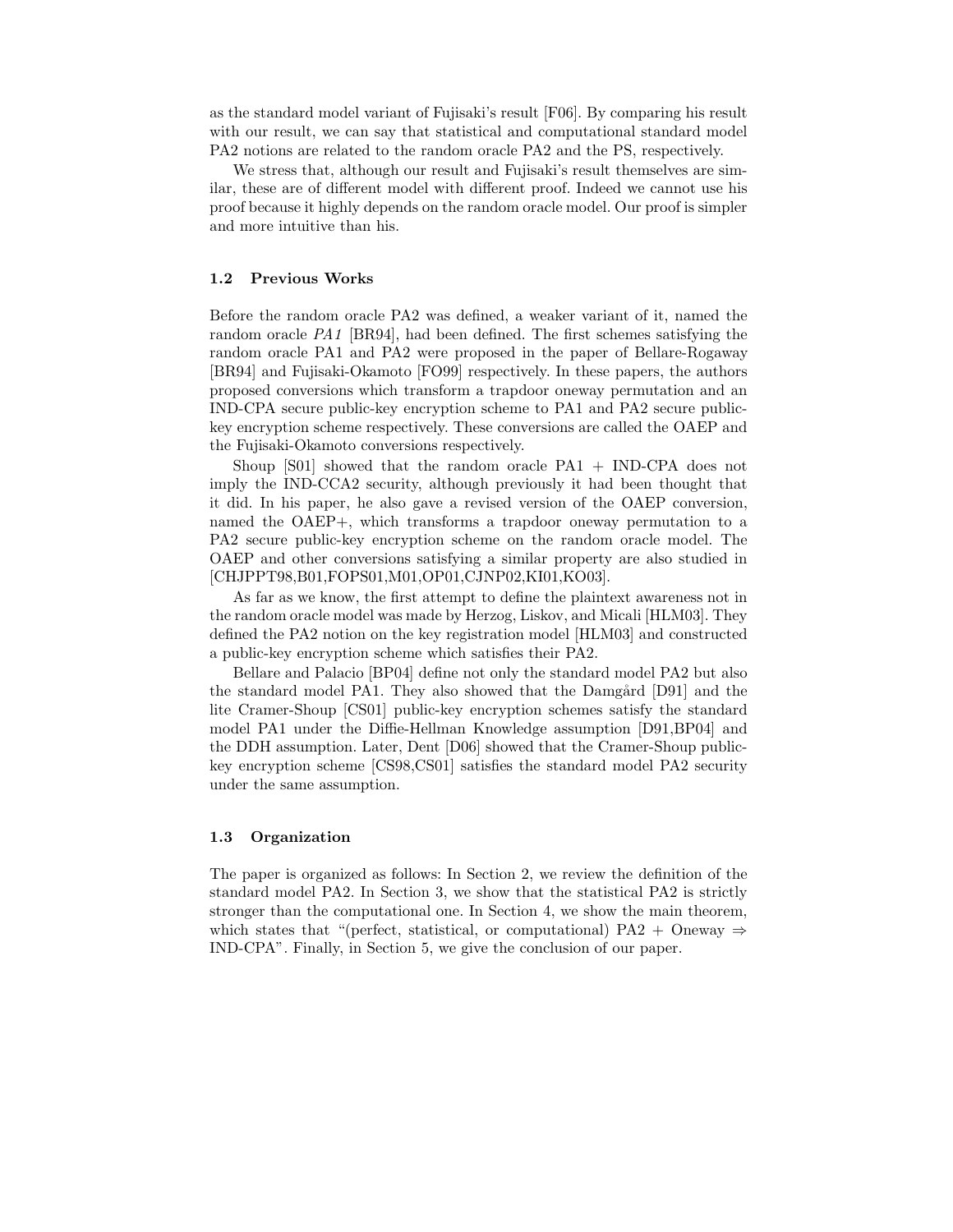# 2 Definition of Standard Model PA2

In this section, we review the definition of the standard model PA2 [BP04]. Before giving the formal definition of the standard model PA2, we give intuitive explanation about it. The definition of the standard model PA2 is based on the indistinguishability of two worlds, named Dec world and Ext world, and uses entities named *adversary* and *extractor*. In the Dec world, the adversary can access to the decryption oracle and the encryption oracle. In contrast, the adversary in the Ext world can access to the extractor and the encryption oracle. The extractor has to simulate the decryption oracle by using only data "which the adversary can see", that is, the adversary's description, its random tape, and the answers from the encryption oracle.

It is a characteristic feature for the definition that it has a mechanism to hide the encryption query of the adversary from the extractor. In order to hide the encryption query, the entity, named *plaintext creator*, is also introduced. It is an entity which makes encryption queries as the adversary's proxy. The adversary, in both Dec and Ext worlds, does not make encryption queries directly but sends an order to the plaintext creator, in order to make it send a query to the encryption oracle.

The extractor is not allowed to watch the plaintext creator's random tape, although it is allowed to watch the adversary's one. Hence it cannot know what queries are made to the encryption oracle. We say that an encryption scheme satisfies the standard model PA2, if the Dec and Ext worlds are indistinguishable for the adversary from each other.

We now define the standard model PA2 formally:

**Definition 1 (Standard Model PA2 [BP04])** Let  $\Pi = (Gen, Enc, Dec)$  be a public-key encryption scheme. Let  $\mathcal{A}, \mathcal{P}, \mathcal{K}$  be polytime machines, which are respectively called *adversary, plaintext creator*, and *extractor*. Let  $\mathcal{A}(\mathsf{pk}; R_{\mathcal{A}})$ denotes the execution of an algorithm  $A$  on inputting pk with the random coin  $R_{\mathcal{A}}$ . For a security parameter  $\kappa \in \mathbb{N}$ , we define two experiments  $\mathbf{Exp}_{H,\mathcal{A},\mathcal{P}}^{\mathsf{P}\mathsf{A2}\text{-}\mathsf{Dec}}(\kappa)$ and  $\text{Exp}_{\Pi,\mathcal{A},\mathcal{K},\mathcal{P}}^{\text{PAZ-Ext}}(\kappa)$ , shown in Fig. 1. In these experiments, it is required that  $\mathcal{A}$ makes no query (dec, C) for which  $C \in \mathsf{Cl}$  ist.

We say that the public-key encryption scheme  $\Pi$  is perfectly/statistically/computationally standard model PA2 secure if

 $\forall \mathcal{A}^{\exists} \mathcal{K}^{\forall} \mathcal{P} : \mathbf{Exp}_{\Pi,\mathcal{A},\mathcal{P}}^{\mathsf{P}\mathsf{A2\text{-}Dec}}(\kappa) \text{ and } \mathbf{Exp}_{\Pi,\mathcal{A},\mathcal{K},\mathcal{P}}^{\mathsf{P}\mathsf{A2\text{-}Ext}}(\kappa) \text{ are }$ 

perfectly/statistically/computationally indistinguishable for  $\kappa$ .

Since we only discuss about the standard model PA2, we simply say that  $\Pi$ is perfectly/statistically/computationally PA2 secure if it is perfectly/statistically/computationally standard model PA2 secure.

Theorem 2 (Fundamental Theorem for Standard Model PA2 [BP04]). Let  $\Pi$  be an IND-CPA secure public-key encryption scheme. If  $\Pi$  is (perfect, statistical, or computational) PA2 secure, then Π is IND-CCA2 secure.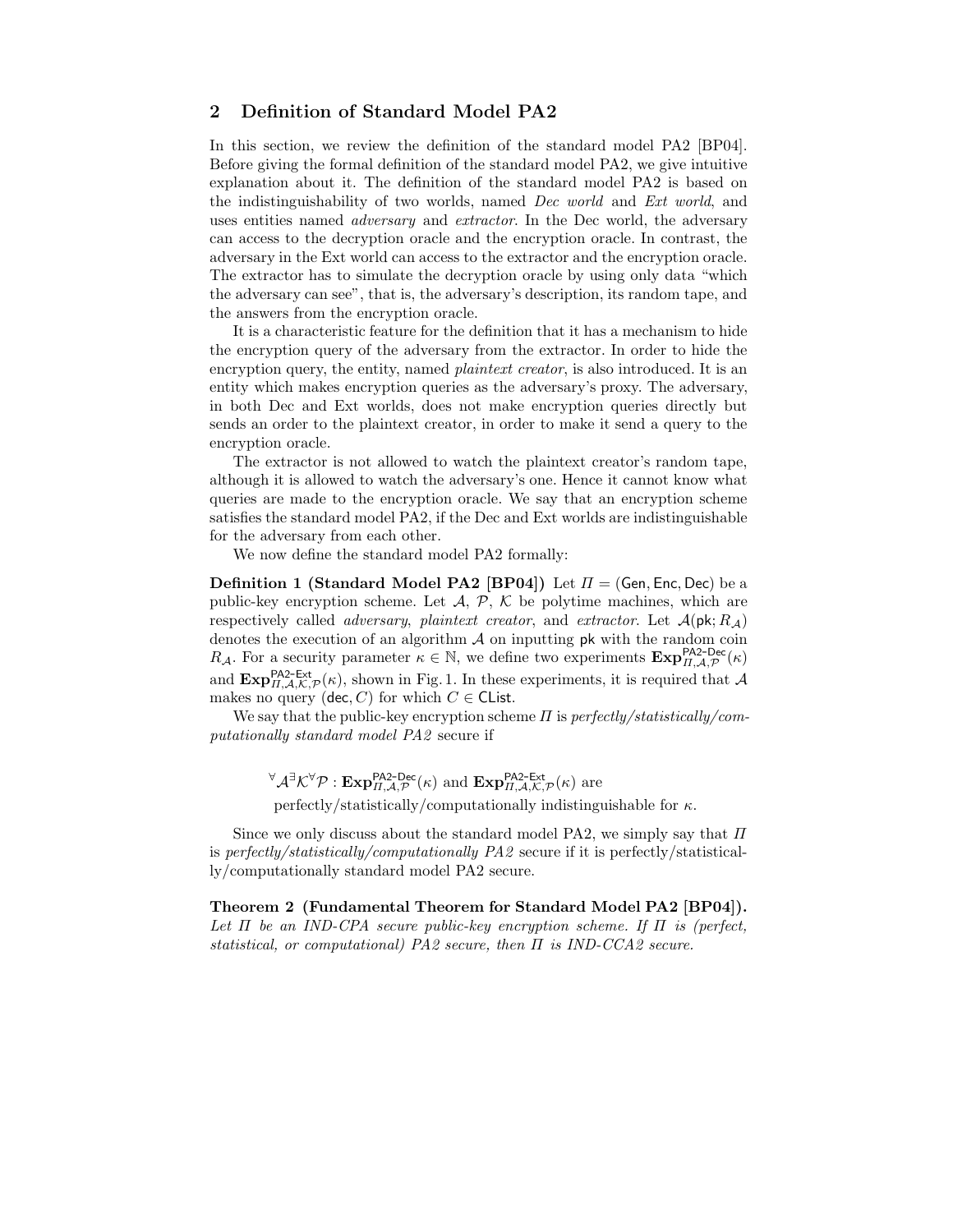$-{\mathrm{Exp}}_{II,\mathcal{A},\mathcal{P}}^{\mathsf{PA2\text{-}Dec}}(\kappa)$ — Take coins  $R_A$  and  $R_P$  for  $A$  and  $P$  randomly.  $(\mathsf{pk}, \mathsf{sk}) \leftarrow \mathsf{Gen}(1^\kappa)$ , Clist  $\leftarrow \varepsilon$ , St $\mathcal{P} \leftarrow \varepsilon$ . (Here St $\mathcal{P}$  is the state of  $\mathcal{P}$ ). Run  $\mathcal{A}(\mathsf{pk}; R_{\mathcal{A}})$  until it halts, replying to its oracle queries as follows: If  $A$  makes query (enc,  $Q$ )  $(M, \mathsf{St}_{\mathcal{P}}) \leftarrow \mathcal{P}(Q, \mathsf{St}_{\mathcal{P}}; R_{\mathcal{P}}), C \leftarrow \mathsf{Enc}_{\mathsf{pk}}(M), \mathsf{Clist} \leftarrow \mathsf{Clist} || C.$ Send  $C$  to  $A$  as the reply. If  $A$  makes query (dec,  $Q$ )  $M \leftarrow \mathsf{Dec}_{\mathsf{sk}}(Q)$ . Send M to A as the reply. Return an output  $S$  of  $A$ .  $-\mathbf{Exp}_{II,\mathcal{A},\mathcal{K},\mathcal{P}}^{\mathsf{PA2-Ext}}(\kappa)$ — Take coins  $R_{\mathcal{A}}, R_{\mathcal{P}},$  and  $R_{\mathcal{K}}$  for  $\mathcal{A}, \mathcal{P},$  and  $\mathcal{K}$  randomly.  $(\mathsf{pk}, \mathsf{sk}) \leftarrow \mathsf{Gen}(1^\kappa), \mathsf{Clist} \leftarrow \varepsilon, \mathsf{St}_{\mathcal{P}} \leftarrow \varepsilon, \mathsf{St}_{\mathcal{K}} \leftarrow (\mathsf{pk}, R_{\mathcal{A}}).$ (Here  $\mathsf{St}_{\mathcal{P}}$  and  $\mathsf{St}_{\mathcal{K}}$  are the states of  $\mathcal P$  and  $\mathcal K$ ). Run  $\mathcal{A}(\mathsf{pk}; R_{\mathcal{A}})$  until it halts, replying to its oracle queries as follows: If  $A$  makes query (enc,  $Q$ )  $(M, \mathsf{St}_{\mathcal{P}}) \leftarrow \mathcal{P}(Q, \mathsf{St}_{\mathcal{P}}; R_{\mathcal{P}}), C \leftarrow \mathsf{Enc}_{\mathsf{pk}}(M), \mathsf{Clist} \leftarrow \mathsf{Clist}||C.$ Send  $C$  to  $A$  as the reply. If  $A$  makes query (dec,  $Q$ )  $(M, St_{\mathcal{K}}) \leftarrow \mathcal{K}(Q, \text{Clist}, St_{\mathcal{K}}; R_{\mathcal{K}})$ . Send M to A as the reply. Return an output S of  $A$ .

Fig. 1. Experiments used to define PA2 of [BP04]

## 3 Statistical PA2 is Stronger than Computational PA2

In this section, we show that the computational PA2 security is strictly stronger than the statistical one. That is, we give an example of a computational PA2 secure public-key encryption scheme  $\Pi' = (\mathsf{Gen}', \mathsf{Enc}', \mathsf{Dec}')$  which is not statistical PA2 secure.

Let  $\kappa$  be a security parameter. Let  $\Pi = (\mathsf{Gen}, \mathsf{Enc}, \mathsf{Dec})$  be a public-key encryption scheme which is statistical PA2 secure and IND-CPA secure (and therefore IND-CCA2 secure). For instance, we can set  $\Pi$  to the Cramer-Shoup scheme [CS01], if the Diffie-Hellman Knowledge assumption [D91,BP04] and the DDH assumption holds. We construct the desired public-key encryption scheme  $\Pi' = (Gen', Enc', Dec')$  by modifying  $\Pi$ . The key generation algorithm Gen'(1<sup>k</sup>) first executes  $Gen(1^{\kappa})$  and obtains a public key/secret key pair (pk, sk) as the output. After that, it selects a message  $M_0$  randomly and computes a ciphertext  $C_0 = \mathsf{Enc}_{\mathsf{pk}}(M_0)$ . Then it sets  $\mathsf{pk}' = (\mathsf{pk}, C_0)$  and  $\mathsf{sk}' = \mathsf{sk}$ . Finally, it outputs the public key/secret key pair ( $\mathsf{pk}', \mathsf{sk}'$ ). We also set  $\mathsf{Enc}_{\mathsf{pk}'}(M) = \mathsf{Enc}_{\mathsf{pk}}(M)$  and  $\mathsf{Dec}_{\mathsf{sk}'}(C) = \mathsf{Dec}_{\mathsf{sk}}(C)$ . See Fig. 2 also for the description of  $\Pi'$ .

We first see that  $\Pi'$  is not statistical PA2 secure. In order to see it, we construct an adversary  $\mathcal{A}'_0$  such that no extractor can extract a message from the ciphertext output by  $\mathcal{A}'_0$ . Our adversary  $\mathcal{A}'_0$  is the one who obtains  $C_0$  from its input  $pk' = (pk, C_0)$  and outputs  $C_0$ . Recall that not  $\mathcal{A}'_0$  but the key generation algorithm Gen' generates  $M_0$  and  $C_0$ . Therefore,  $\mathcal{A}'_0$  "does not know" the message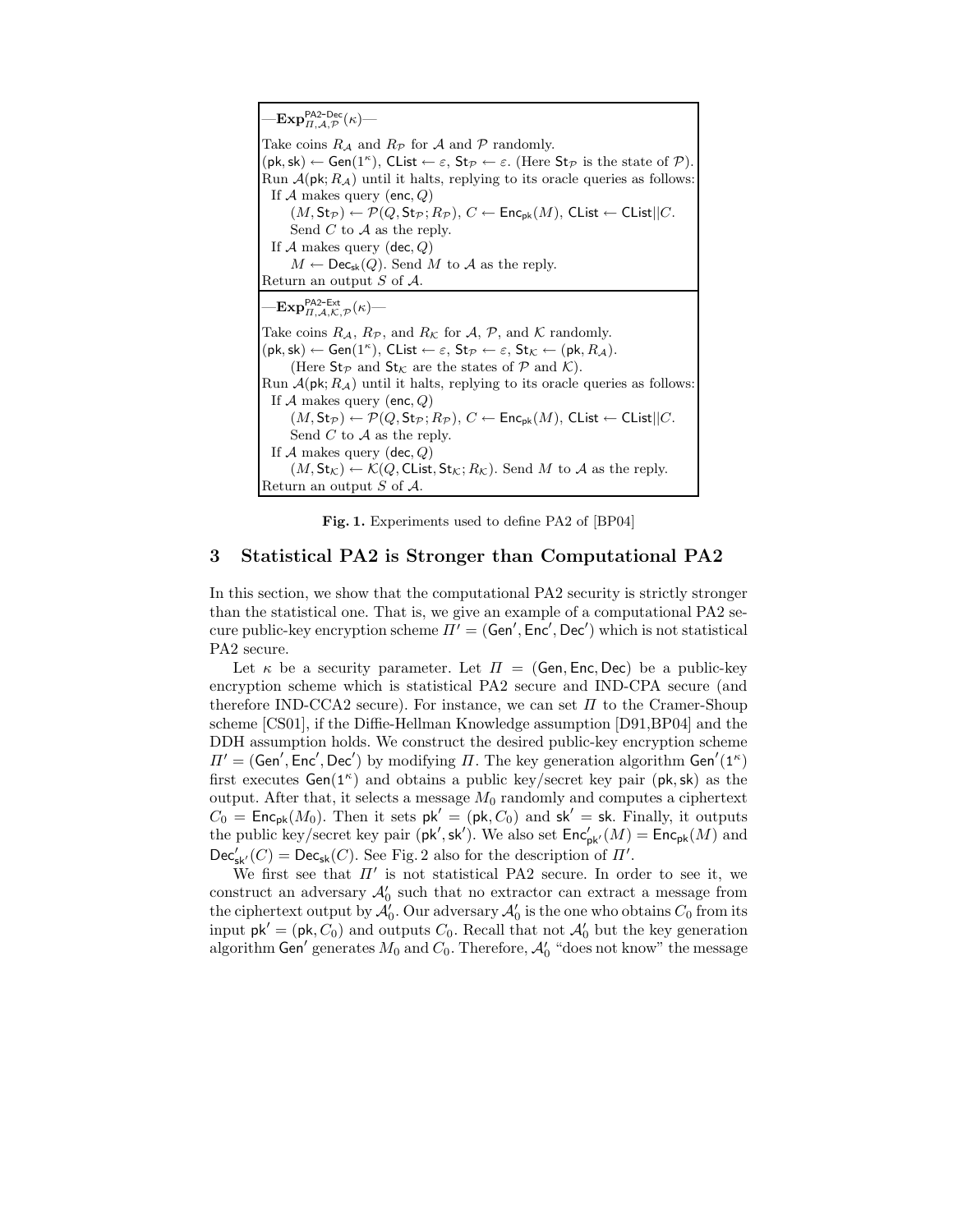| Gen'( $1^{\kappa}$ ):                                                                                                                  |
|----------------------------------------------------------------------------------------------------------------------------------------|
| $(\mathsf{pk}, \mathsf{sk}) \leftarrow \mathsf{Gen}(1^{\kappa})$                                                                       |
| Select a message $M_0$ randomly.                                                                                                       |
| $C_0 \leftarrow \mathsf{Enc}_{\sf pk}(M_0).$                                                                                           |
| $pk' \leftarrow (pk, C_0), sk' \leftarrow sk.$                                                                                         |
| Output (pk', sk').                                                                                                                     |
|                                                                                                                                        |
| $\mathsf{Enc}_{\mathsf{pk}'}'(M) = \mathsf{Enc}_{\mathsf{pk}}(M), \, \mathsf{Dec}_{\mathsf{sk}'}'(C) = \mathsf{Dec}_{\mathsf{sk}}(C).$ |
| $\mathcal{A}'_0(\mathsf{pk}')$ :                                                                                                       |
| Parse pk' as $(\mathsf{pk}, C_0)$ and output $C_0$ .                                                                                   |

Fig. 2. Descriptions of  $\Pi' = (Gen', Enc', Dec')$  and  $\mathcal{A}'_0$ .

 $M_0$  corresponding to  $C_0$ . Since an extractor  $K'$  is input only data which the adversary can see, K' "cannot know"  $M_0 = \mathsf{Dec}_{\mathsf{sk}'}(C_0) = \mathsf{Dec}_{\mathsf{sk}}(C_0)$  either. This means that  $\Pi'$  is not statistical PA2 secure.

However, we can show that  $\Pi'$  is the computational PA2 secure. At first glance, it seems that  $\Pi'$  cannot be computational PA2 secure either, because even an extractor  $K'$  for the computational PA2 "cannot know"  $M_0 = \mathsf{Dec}_{\mathsf{sk}'}'(C_0)$ either. However, we actually do not require the extractor who "can know" such  $M_0$ . Recall that the extractor  $K'$  is only required to simulate the decryption oracle in such a way that an adversary  $\mathcal{A}'_0$  cannot *computationally* distinguish the output of  $K'$  from that of decryption oracle. Therefore,  $K'$  does not need to output the plaintext  $M_0$  itself, but can output the plaintext  $M_1$  such that  $\mathcal{A}'_0$ cannot computationally distinguish the distribution of  $M_1$  from that of  $M_0$ .

Recall that  $\mathcal{A}'_0$  "knows" neither the plaintext  $M_0$  nor the random number r which was used in the computation of  $C_0 = \text{Enc}_{pk}(M_0; r)$ . Recall also that  $\Pi$  satisfies the IND-CCA2 security. Hence,  $\mathcal{A}'_0$  cannot distinguish a randomly selected message  $M_1$  from  $M_0$ . Therefore,  $\mathcal{K}'$  can output a randomly selected message  $M_1$  as the answer to the decryption query  $C_0$ .

Based on the above discussion, we can prove the following theorem.

**Theorem 3.** Suppose that there exists at least one computational PA2 secure public-key encryption scheme. (For instance, if the Cramer-Shoup scheme [CS01] satisfies it under the DDH assumption and the Diffie-Hellman Knowledge assumption  $[D91, BP04]$ . Then there exists a computational PA2 secure public-key encryption which is not statistical PA2 secure.

It is interesting to compare our result with Fujisaki's result [F06] about the random oracle PA2. In his paper, he defined a *plaintext simulatability* (PS) notion, which was an "computational variant" of the random oracle PA2, and showed that plaintext simulatability notion was strictly stronger than the random oracle PA2. Therefore, our result can be recognized as the standard model variant of Fujisaki's result [F06]. By comparing his result with our result, we can say that statistical and computational standard model PA2 notions is related to the random oracle PA2 and the PS, respectively.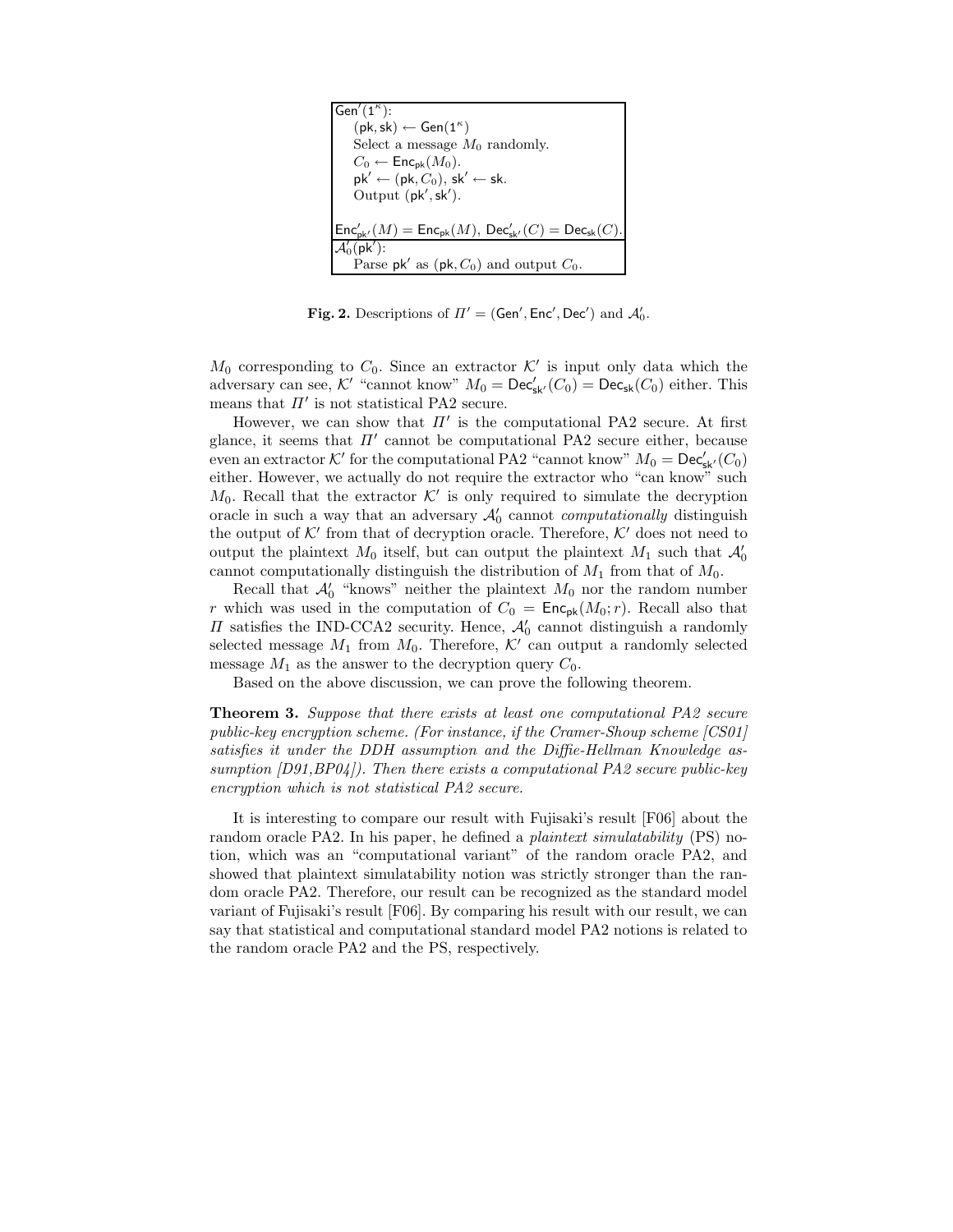## 4 PA2-04 together with Onewayness Implies IND-CPA

Our main result is the following:

**Theorem 4.** Let  $\Pi = (\mathsf{Gen}, \mathsf{Enc}, \mathsf{Dec})$  be a public-key encryption scheme, which satisfies the onewayness property. If  $\Pi$  is perfectly, statistically, or computationally PA2 secure, then  $\Pi$  is IND-CPA secure, (and therefore IND-CCA2 secure).

This result shows the "all-or-nothing" aspect of the PA2. That is, the (perfect, statistical, or computational) PA2 secure encryption scheme either satisfies the strongest message hiding property, IND-CCA2, or does not satisfy even the weakest message hiding property, onewayness.

Before proving Theorem 4, we see that one cannot remove the onewayness assumption from Theorem 4:

Theorem 5. There is a public-key encryption which is perfect PA2 secure but is neither oneway nor IND-CPA secure.

*Proof (Theorem 5, sketch).* Let  $\Pi = (Gen, Enc, Dec)$  be a public-key encryption scheme, such that an encryption  $\mathsf{Enc}_{\mathsf{pk}}(M)$  of a message M is M itself. Then  $\Pi$ is clearly not IND-CPA secure. Recall the definition of the statistical PA2. We say that  $\Pi$  satisfies the statistical PA2 security if, for any adversary  $A$ , there exists an extractor K such that K succeeds in extracting the plaintext M which corresponds to a ciphertext C output by A. Since  $K$  can know the message M directly from the ciphertext itself,  $\Pi$  satisfies the perfect PA2.

We first prove Theorem 4 for the special case where  $\Pi$  is statistically PA2 secure. Theorem 4 for the perfect PA2 security is clearly followed from it.

Proof (Theorem 4 for the statistical PA2, sketch). Let us make a contradictory supposition. That is, we suppose that there exists a statistically PA2 secure public-key encryption scheme  $\Pi = (Gen, Enc, Dec)$  which is not IND-CPA secure. Then we show that  $\Pi$  is not oneway.

In order to show it, we construct an adversary  $A_0$  which satisfies the following tricky property:  $\mathcal{A}_0$  can obtain a ciphertext  $C_0$  such that (1)  $\mathcal{A}_0$  "does not know" the plaintext  $M_0 = \text{Dec}_{sk}(C_0)$  and (2)  $C_0$  is not generated by the encryption oracle. For a moment, suppose that we succeed in constructing such  $\mathcal{A}_0$ . Since  $C_0$  is not generated by the encryption oracle,  $\mathcal{A}_0$  can make the query  $C_0$  to the decryption oracle. Then, from the definition of the plaintext awareness, there exists an extractor K which can extract the plaintext  $M_0$  from the query  $C_0$  of  $\mathcal{A}_0$ . (Here we exploit the supposition that  $\Pi$  is statistically PA2 secure). This means that K succeeds in outputting the unknown plaintext  $M_0$  of a ciphertext  $C_0$ . That is, K can invert the encryption function Enc. This contradicts to the assumption that  $\Pi$  is oneway.

We next describe how to construct  $A_0$ . At first glance, it seems impossible to construct such  $\mathcal{A}_0$ , since the definition of the plaintext awareness disable  $\mathcal{A}_0$ generating a ciphertext  $C_0$  "without knowing" the corresponding plaintext  $M_0$ .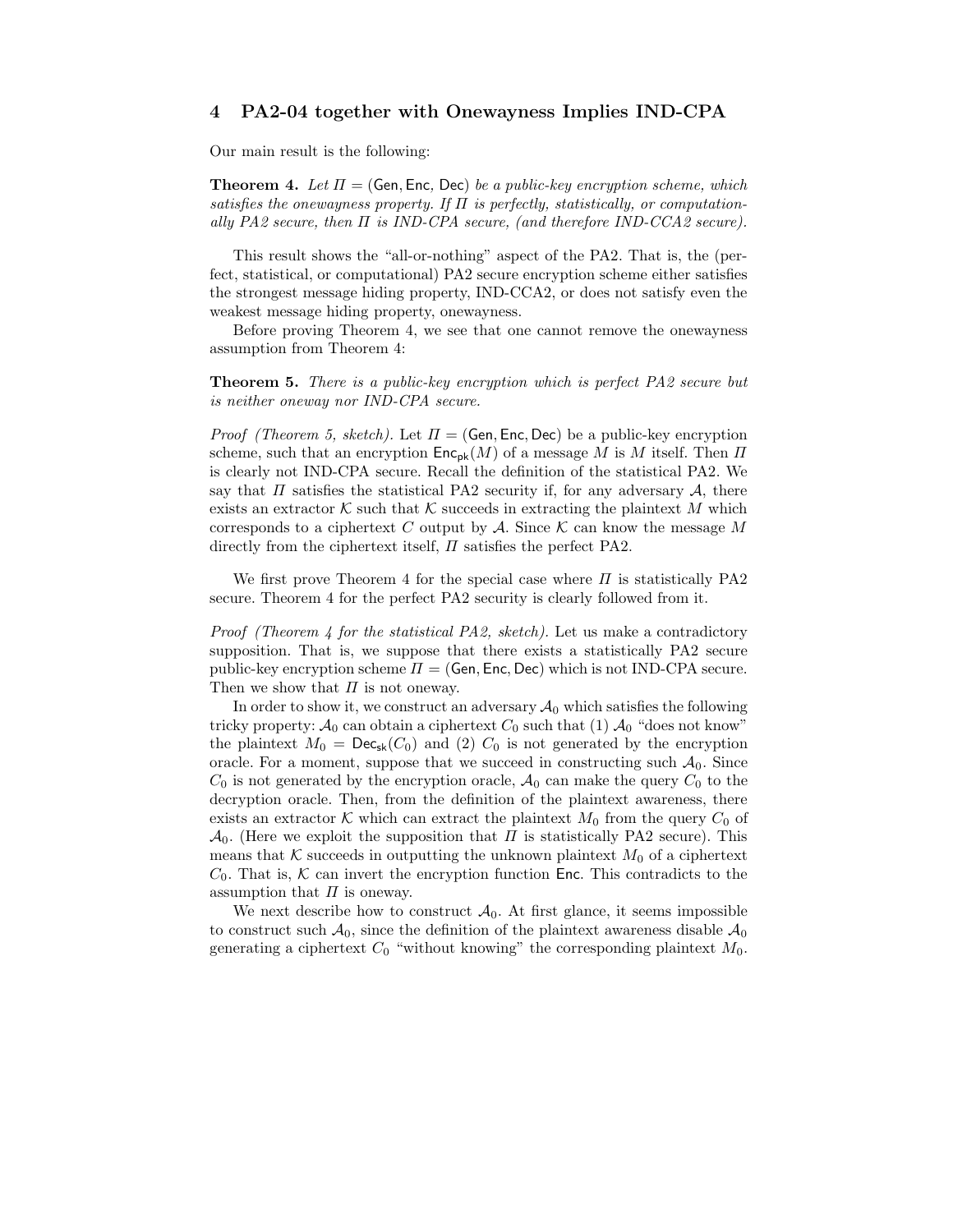The basic idea how  $\mathcal{A}_0$  obtains such ciphertext  $C_0$  is similar to that used in Section 3. In Section 3, the adversary obtains such  $C_0$  from the key generation algorithm. In this proof,  $\mathcal{A}_0$  obtains such  $C_0$  from another entity, that is, a plaintext creator  $P_0$ . Then  $\mathcal{A}_0$  "does not know" the message  $M_0$  corresponding to  $C_0$ , since not  $\mathcal{A}_0$  itself but  $\mathcal{P}_0$  generates  $C_0$ . (We stress that not the encryption oracle but  $\mathcal{P}_0$  itself generates  $C_0$ . If the encryption oracle generates  $C_0$ ,  $\mathcal{A}_0$  cannot send  $C_0$  to the decryption oracle).

In order to employ the technique mentioned above,  $\mathcal{P}_0$  has to send  $C_0$  to  $\mathcal{A}_0$ . However, there is no inherent communication channel which enables  $P_0$  to send  $C_0$  directly to  $\mathcal{A}_0$ . So, we construct a "virtual" communication channel from  $\mathcal{P}_0$ to  $\mathcal{A}_0$ .

Here we exploit the assumption that the public-key encryption scheme  $\Pi$  is not IND-CPA secure. Recall that the definition of the statistical PA2 security allows  $P_0$  to send plaintexts to the encryption oracle. Therefore,  $P_0$  can send to  $\mathcal{A}_0$  a ciphertext c such that  $\mathcal{P}_0$  generates the corresponding plaintext. Since  $\Pi$ is not IND-CPA secure, the ciphertext  $c$  leaks information of the corresponding plaintext. This means that  $\mathcal{P}_0$  can send to  $\mathcal{A}_0$  some sort of information via the ciphertext c. That is,  $P_0$  can use the ciphertext as the virtual channel.

We now describe more precisely how  $P_0$  "sends"  $C_0$  to  $\mathcal{A}_0$ . Let pk<sub>0</sub> be a public key and  $sk_0$  be the unknown secret key corresponding to  $pk_0$ . Since  $\Pi$ is not IND-CPA secure, there exist an algorithm  $\beta$ , a state  $St_B$  of  $\beta$ , a pair of messages  $(m_0, m_1)$ , and a non negligible and non negative valued function  $\mu = \mu(\kappa)$  satisfying

 $\Pr(\mathcal{B}(\mathsf{pk}_0, m_0, m_1, \mathsf{Enc}_{\mathsf{pk}_0}(m_1),\mathsf{St}_\mathcal{B}) = 1) - \Pr(\mathcal{B}(\mathsf{pk}_0, m_0, m_1, \mathsf{Enc}_{\mathsf{pk}_0}(m_0),\mathsf{St}_\mathcal{B}) = 1) \geq \mu.$ 

We set N to  $\lceil 1/\mu \rceil$ . Let  $b_i$  be the *i*-th bit of the ciphertext  $C_0 = \mathsf{Enc}_{\mathsf{pk}_0}(M_0)$ such that  $M_0$  is unknown. In advance,  $\mathcal{A}_0$  sends  $\mathsf{pk}_0||m_0||m_1||N$  to  $\mathcal{P}_0$ , via the communication channel which enables  $A_0$  to query. For each i,  $P_0$  sends a message  $m_{b_i}$  as a query to the encryption oracle N times. Then the encryption oracle sends  $c_1^{(i)} = \textsf{Enc}_{\textsf{pk}_0}(m_{b_i}), \ldots, c_N^{(i)} = \textsf{Enc}_{\textsf{pk}_0}(m_{b_i})$  to  $\mathcal{A}_0$  as the answers. After receiving  $\{c_j^{(i)}\}, \mathcal{A}_0$  executes  $\mathcal{B}(\mathsf{pk}_0, m_0, m_1, c_j^{(i)}, \mathsf{St}_\mathcal{B})$  and obtains an output  $u_j^{(i)}$  of B for each i and j. Then  $\mathcal{A}_0$  sets  $b'_i = 1$  if the number of j satisfying  $u_j^{(i)} = 1$  is more than the number of j satisfying  $u_j^{(i)} = 0$ . Otherwise  $\mathcal{A}_0$  sets  $b_i' = 0$ . Since  $\mathcal{B}$ has a non negligible advantage, the equality  $u_j^{(i)} = b_i$  is satisfied with probability  $1/2 +$  (non negligible). Hence the equation  $b_i' = b_i$  is satisfied with overwhelming probability. That is,  $A_0$  succeeds in reconstructing the bit  $b_i$  of the ciphertext  $C_0$  for each *i*. Therefore,  $\mathcal{A}_0$  can reconstruct the ciphertext  $C_0 = b_1 || \cdots || b_n$ . In this way,  $\mathcal{A}_0$  succeeds in "receiving"  $C_0$  from  $\mathcal{P}_0$ .

We now give the proof for the general case where  $\Pi$  satisfies only the computational PA2 security.

Proof (Theorem 4 for the computational PA2, sketch). As in the case of the proof of for statistical PA2, we suppose that there exists a computationally PA2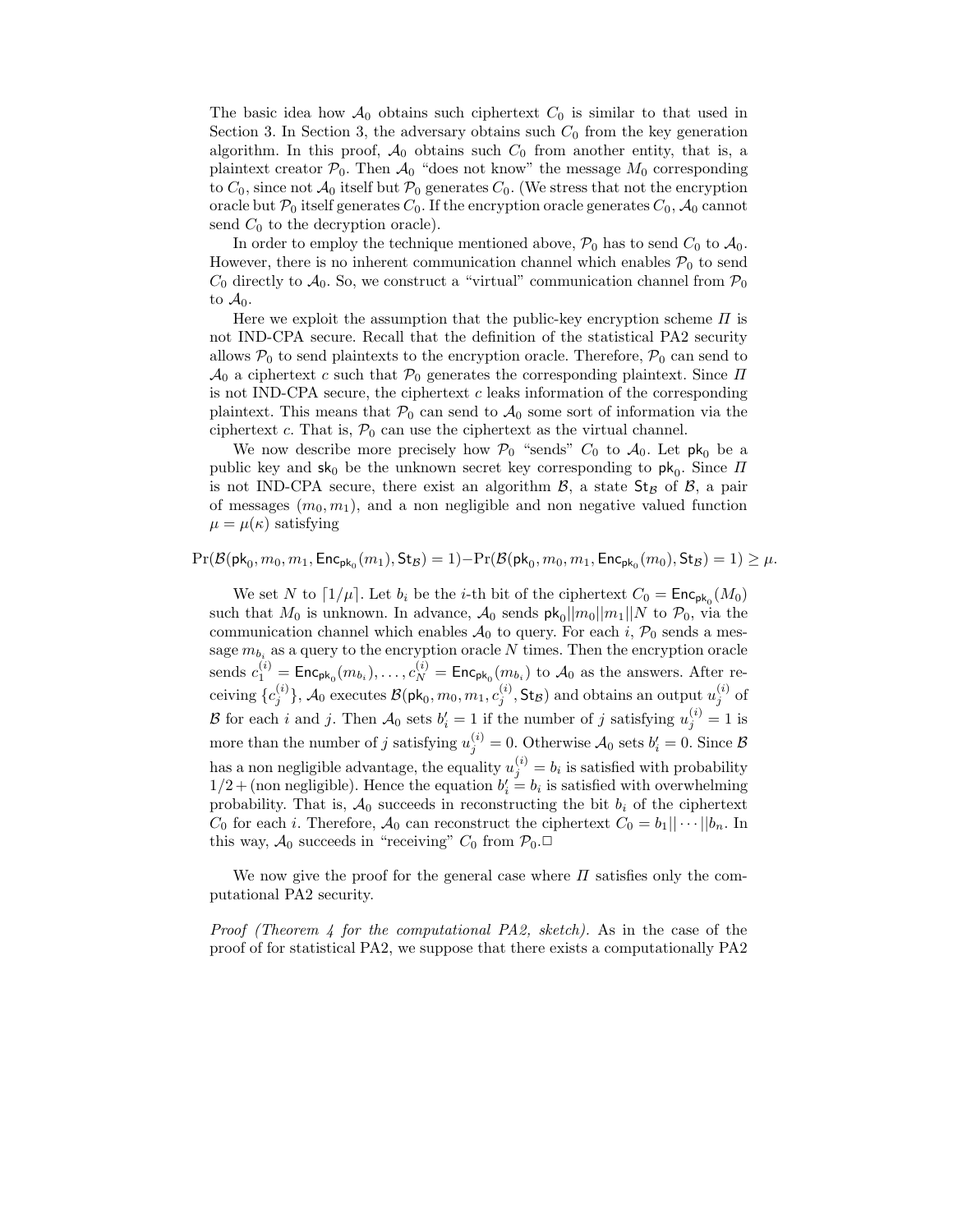secure public-key encryption scheme  $\Pi$  which is not IND-CPA secure. Then we show that  $\Pi$  is not oneway.

We use similar algorithms to  $\mathcal{A}_0$  and  $\mathcal{P}_0$  of the proof for the statistical PA2. However, in the case of  $\Pi$  is computational PA2, the extractor  $K$  may output a plaintext M' which is not equal to the plaintext  $M_0 = \mathsf{Dec}_{\mathsf{sk}_0}(C_0)$ , although the distribution of  $M'$  has to be computationally indistinguishable from that of  $M_0$ . Therefore, in order to obtain  $M_0$ , we modify the description of  $\mathcal{A}_0$  and  $\mathcal{P}_0$ .

We will first construct an adversary  $A_1$  by modifying  $A_0$ . Then, for some extractor K,  $\mathbf{Exp}_{H,\mathcal{A}_1,\mathcal{K},\mathcal{P}'}^{P\mathsf{A2-Ext}}(\kappa)$  is computationally indistinguishable from  $\mathbf{Exp}_{H,\mathcal{A}_1,\mathcal{P}'}^{P\mathsf{A2-Dec}}(\kappa)$ for any  $\mathcal{P}'$ . Then, by modifying  $\mathcal{P}_0$ , we will construct a plaintext creator  $\mathcal{P}_1$  such that  $\mathbf{Exp}_{H,\mathcal{A}_1,\mathcal{K},\mathcal{P}_1}^{\text{PAZ-Ext}}(\kappa)$  is, in fact, *statistically* indistinguishable from  $\mathbf{Exp}_{H,\mathcal{A}_1,\mathcal{$ although we cannot exploit  $\mathcal{P}_1$  itself to obtain the secret plaintext  $M_0$ . We will finally construct a plaintext creator  $\mathcal{P}_2$ , by modifying  $\mathcal{P}_1$ , such that  $\mathcal{P}_2$  can be exploited to obtain  $M_0$ .

We will now give a brief description of  $A_1$  and  $P_1$  by describing the experiment  $\mathbf{Exp}_{H,\mathcal{A}_1,\mathcal{P}_1}^{P\mathsf{A2-Pec}}(\kappa)$ . (We stress that we first choose  $A_1$ , next obtain  $\mathcal{K}$ , and finally choose  $P_1$ , although we first describe about  $A_1$  and  $P_1$ , and next describe K. One can easily check that we can take K which does not depend on  $\mathcal{P}_1$ ). In the experiment  $\mathbf{Exp}_{H,\mathcal{A}_1,\mathcal{P}_1}^{\mathsf{PA2-Dec}}(\kappa)$ , the experimenter first executes the key generation algorithm  $Gen(1^{\kappa})$  and obtains a public key/secret key pair (pk, sk) as an output. Then he inputs pk to the adversary  $A_1$ , the encryption oracle, and the decryption oracle. He also inputs sk to the decryption oracle. Then  $A_1$  executes  $\mathcal{B}(\mathsf{pk})$ and obtains  $(m_0, m_1, \text{St}_\mathcal{B})$  as an output. After that,  $\mathcal{A}_1$  sends  $\mathsf{pk}||m_0||m_1||N$  to  $\mathcal{P}_1$ , via the communication channel which enables  $\mathcal{A}_1$  to query. Here  $N = \lfloor 1/\mu \rfloor$ .

Then  $P_1$  generates a message  $M_1$  randomly, and computes a ciphertext  $C_1$  =  $\mathsf{Enc}_{\mathsf{pk}}(M_1)$ . After that,  $\mathcal{A}_1$  and  $\mathcal{P}_1$  execute the same procedures as those of  $\mathcal{A}_0$ and  $P_0$  except that they execute these procedures using not  $C_0$  but  $C_1$ . That is,  $\mathcal{P}_1$  "sends"  $C_1$  to  $\mathcal{A}_1$  via the "virtual" channel. After "receiving"  $C_1$  from  $\mathcal{P}_1$ ,  $\mathcal{A}_1$ makes query  $C_1$  to the decryption oracle. Then the decryption oracle sends back a message  $M'$  to  $\mathcal{A}_1$  as the answer to the query  $C_1$ . (Note that the decryption oracle sends back a message  $M' = M_1 = \mathsf{Dec}_{\mathsf{sk}}(C_1)$ , although an extractor K may send back a message  $M'$  other than  $M_1$ ).

After that,  $A_1$  sends  $M'$  to  $\mathcal{P}_1$  via the communication channel which enables  $\mathcal{A}_1$  to query.  $\mathcal{P}_1$  checks whether  $M_1 = M'$  or not. Then  $\mathcal{P}_1$  sets  $S = 1$  if  $M_1 = M'$ , otherwise sets  $S = 0$ . After that,  $P_1$  "sends" S to  $A_1$  via the "virtual" channel. Finally,  $A_1$  outputs S.

Then, for some extractor  $\mathcal{K}$ ,  $\mathbf{Exp}_{\Pi,\mathcal{A}_1,\mathcal{K},\mathcal{P}'}^{\mathsf{P}\mathsf{A}2\text{-Ext}}(\kappa)$  is computationally indistinguishable from  $\mathbf{Exp}_{H,\mathcal{A}_1,\mathcal{P}'}^{\mathsf{PA2-Dec}}(\kappa)$  for any  $\mathcal{P}'$ . In particular,  $\mathbf{Exp}_{H,\mathcal{A}_1,\mathcal{K},\mathcal{P}_1}^{\mathsf{PA2-Ext}}(\kappa)$  is computationally indistinguishable from  $\text{Exp}_{H,\mathcal{A}_1,\mathcal{P}_1}^{\text{PAZ-Dec}}(\kappa)$ .

We show that  $\mathbf{Exp}_{H,\mathcal{A}_1,\mathcal{K},\mathcal{P}_1}^{\mathsf{PA2-Ext}}(\kappa)$  is, in fact, *statistically* indistinguishable from  $\mathbf{Exp}_{H,\mathcal{A}_1,\mathcal{P}_1}^{\text{PAZ-Dec}}(\kappa)$ . In the case where  $\mathcal{A}_1$  and  $\mathcal{P}_1$  are in the real experiment  $\text{Exp}_{\Pi,\mathcal{A}_1,\mathcal{P}_1}^{\text{PAZ-Dec}}(\kappa)$ , the output S of  $\mathcal{A}_1$  is always 1. Recall that  $\mathcal{A}_1$  cannot computationally distinguish  $\text{Exp}_{H,A_1,\mathcal{K},\mathcal{P}_1}^{\text{PAZ-Ext}}(\kappa)$  from  $\text{Exp}_{H,A_1,\mathcal{P}_1}^{\text{PAZ-Dec}}(\kappa)$ . Therefore, even in the experiment  $\mathbf{Exp}_{H,\mathcal{A}_1,\mathcal{K},\mathcal{P}_1}^{\mathsf{P}\mathsf{A}_2-\mathsf{Ext}}(k), S = 1$  is satisfied with overwhelming proba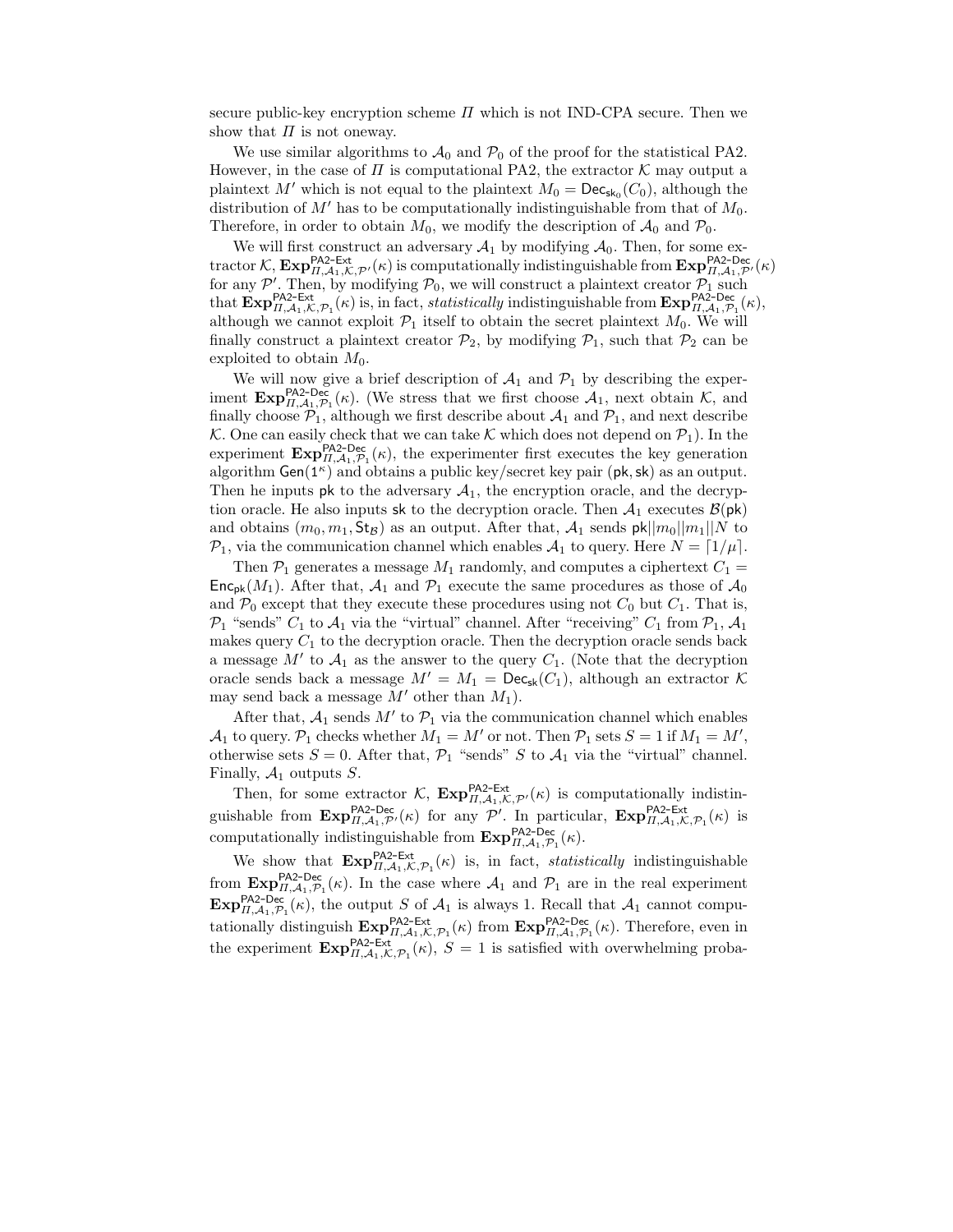bility. Recall that  $S = 1$  holds if and only if  $M' = M$ . Hence, K succeeds in outputting the correct message M corresponding to  $C_1' = C_1 = \text{Enc}_{pk}(M)$  with overwhelming probability. This means that  $\mathbf{Exp}_{H,\mathcal{A}_1,\mathcal{K},\mathcal{P}_1}^{\text{PAZ-Ext}}(\kappa)$  is statistically indistinguishable from  $\mathbf{Exp}_{\Pi,\mathcal{A}_1,\mathcal{P}_1}^{\mathsf{PA2-Dec}}(\kappa)$ .

We next construct a plaintext creator  $\mathcal{P}_2$ , by modifying  $\mathcal{P}_1$ . Let  $(\mathsf{pk}_0, C_0)$ be an instance of the onewayness game, and  $sk_0$  be the unknown secret key corresponding to  $\mathsf{pk}_0$ . Our goal is to compute  $M_0 = \mathsf{Dec}_{\mathsf{sk}_0}(C_0)$ . The description of  $\mathcal{P}_2$  is equal to that of  $\mathcal{P}_1$ , except that (1)  $\mathcal{P}_2$  takes  $C_0$  as an input, (2)  $\mathcal{P}_2$  does not use a ciphertext  $C_1$  generated by  $\mathcal{P}_2$  itself but instead uses a part  $C_0$  of the instance ( $\mathsf{pk}_0$ ,  $C_0$ ) of the onewayness game, and (3)  $\mathcal{P}_2$  always sets  $S = 1$ .

We consider a modified version of the experiment  $\mathbf{Exp}_{H,\mathcal{A}_1,\mathcal{K},\mathcal{P}_2}^{\text{PAZ-Ext}}(\kappa)$ , named  $\mathbf{Exp}_{\Pi,\mathcal{A}_1,\mathcal{K},\mathcal{P}_2}^{\mathsf{P}\mathsf{A}2\text{-}\mathsf{Ext}*}(\kappa, \mathsf{pk}_0, C_0)$ , in which the experimenter uses not the public key pk generated by  $Gen(1^{\kappa})$  but instead uses a part pk<sub>0</sub> of the instance  $(pk_0, C_0)$  of the onewayness game. Recall that both  $\mathcal{P}_1$  in  $\mathbf{Exp}_{H,\mathcal{A}_1,\mathcal{K},\mathcal{P}_1}^{PAZ-Ext}(\kappa)$  and  $\mathcal{P}_2$  in  $\text{Exp}_{\Pi,\mathcal{A}_1,\mathcal{K},\mathcal{P}_2}^{\text{PAZ-Ext*}}(\kappa,\text{pk}_0,C_0)$  set  $S=1$  with overwhelming probability. Moreover, the distribution of  $(\mathsf{pk}_0, C_0)$  is equal to that of  $(\mathsf{pk}, C)$  selected randomly. Hence, the behavior of  $\mathcal{P}_1$  in  $\mathbf{Exp}_{H,\mathcal{A}_1,\mathcal{K},\mathcal{P}_1}^{P\mathsf{A}_2-\mathsf{Ext}}(\kappa)$  is statistically indistinguishable from that of  $\mathcal{P}_2$  in  $\mathbf{Exp}_{H,\mathcal{A}_1,\mathcal{K},\mathcal{P}_2}^{\mathsf{P}\mathsf{A}_2-\mathsf{Ext}^*}(\kappa,\mathsf{pk}_0,C_0)$ . (Recall that K is not input the random coin of a plaintext creator. Therefore,  $K$  cannot distinguish the behavior of  $\mathcal{P}_1$  from that of  $\mathcal{P}_2$ ).

Therefore, the distribution of the output of  $\mathbf{Exp}_{H,\mathcal{A}_1,\mathcal{K},\mathcal{P}_2}^{\mathsf{P}\mathsf{A}_2-\mathsf{Ext} *}(\kappa,\mathsf{pk}_0,C_0)$  is statistically indistinguishable from that of the output of  $\mathbf{Exp}_{H,\mathcal{A}_1,\mathcal{K},\mathcal{P}_1}^{\mathsf{P}\mathsf{P}\mathsf{A}_2-\mathsf{Ext}}(\kappa)$ . Recall that, in the experiment  $\mathbf{Exp}_{H,\mathcal{A}_1,\mathcal{K},\mathcal{P}_1}^{\mathsf{P}\mathsf{A}2\text{-Ext}}(\kappa)$ , the output  $M'$  of  $\mathcal K$  is equal to  $M_1 = \textsf{Dec}_{\textsf{sk}_0}(C_1)$  with overwhelming probability. Therefore, even in the experiment  $\mathbf{Exp}_{H,\mathcal{A}_1,\mathcal{K},\mathcal{P}_2}^{\text{PAC-Ext}}(\kappa,\textsf{pk}_0,C_0)$ , the output M' of K is equal to  $M_0 = \textsf{Dec}_{\textsf{sk}_0}(C_0)$ with overwhelming probability. This means that  $K$  succeeds in obtaining the unknown plaintext  $M_0 = \mathsf{Dec}_{\mathsf{sk}_0}(C_0)$  with overwhelming probability.  $\Box$ 

We see that Theorem 4 does not hold in the case of the random oracle PA2. See Appendix A for the definition of the random oracle  $PA2<sup>1</sup>$ 

**Proposition 6** Suppose that there exists a group  $\mathcal G$  on which the DDH problem is easy although the CDH problem is hard. (For instance, we can set  $\mathcal G$  to an elliptic curve group on which a bilinear pairing [BF01,MOV93,JN03,SOK01] is defined). Then there exists a public-key encryption scheme  $\Pi = (Gen, Enc, Dec)$ which satisfies the random oracle PA2 security and the onewayness but does not satisfy the IND-CPA security.

Proof (sketch). The desired encryption scheme is the Fujisaki-Okamoto [FO99] padded ElGamal encryption scheme such that a message and elements g and h of a public key  $(g, h)$  are taken from the above  $\mathcal G$ . Similar to the case of the original

<sup>&</sup>lt;sup>1</sup> The definition of the random oracle PA2 differ subtly depending on papers. Our definitions are those of [BR94,FOPS01]. In some papers, such as [BDPR98,F06], the authors say that a public-key encryption scheme satisfies the random oracle PA2, if it satisfies both our definition and the IND-CPA security.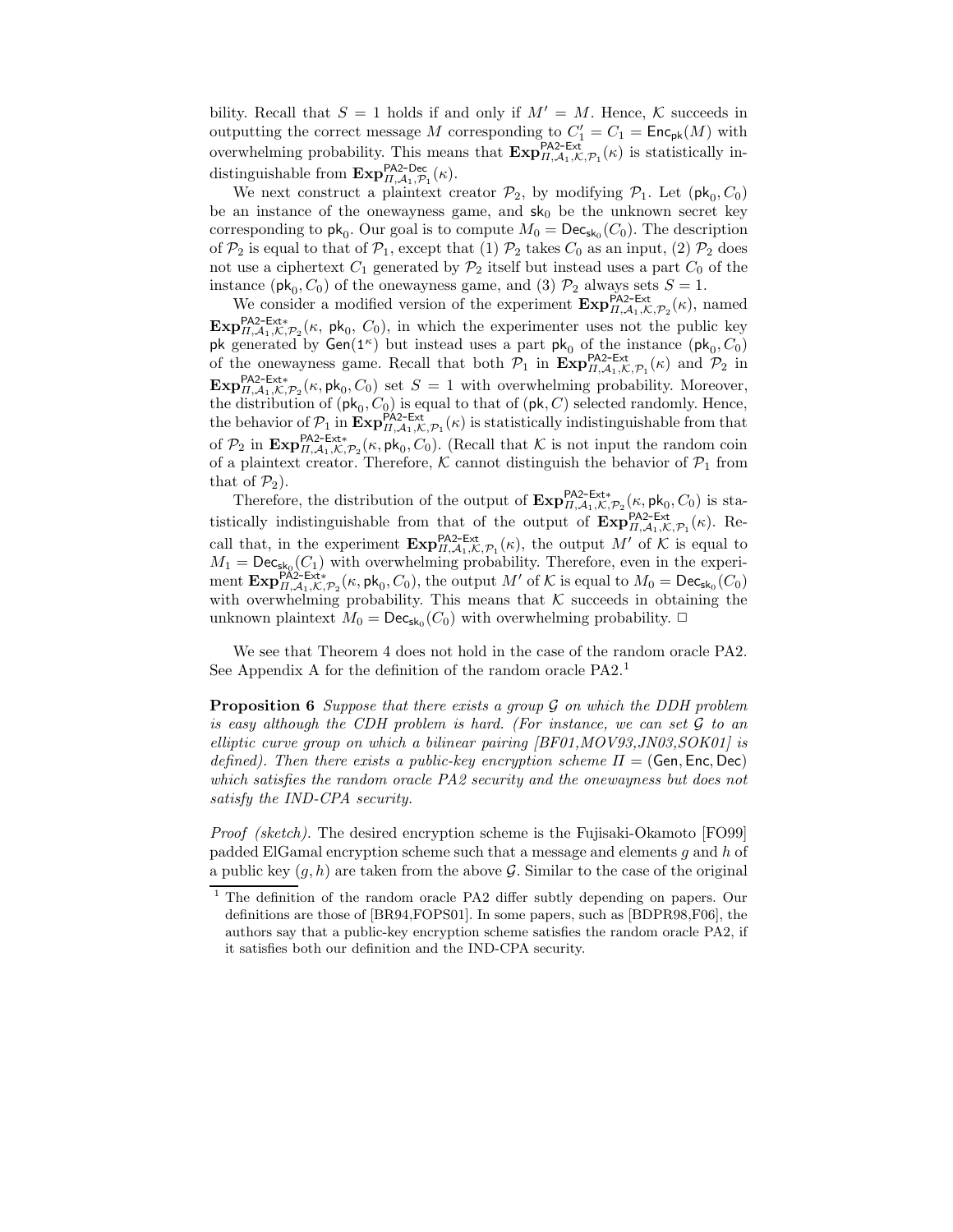Fujisaki-Okamoto padded ElGamal encryption scheme, we can prove that the encryption scheme satisfies the random oracle model PA2 security. Moreover, it satisfies onewayness since the CDH problem is hard on  $\mathcal G$ . However, it does not satisfy the IND-CPA security since the DDH problem on  $\mathcal G$  is easy.  $\Box$ 

By applying the similar idea to the Damgård scheme [D91], one can also show that there exists a public-key encryption scheme which satisfies the standard model PA1 security [BP04] and the onewayness but does not satisfy the IND-CPA security. See Appendix A for the definition of the standard model PA1.

## 5 Conclusion

In this paper, we studied the relationship between the standard model PA2 and the property about message hiding, that is, IND-CPA. Although it seems that these two are independent notions at first glance, we showed that all of the perfect, statistical, and computational PA2 in the standard model imply the IND-CPA security if the encryption function is oneway. This result combining with the fundamental theorem implies the stronger variant of the fundamental theorem, "(perfect, statistical or computational)  $PA2 +$ Oneway  $\Rightarrow$  IND-CCA2". It shows the "all-or-nothing" aspect of the PA2. That is, a (perfect, statistical, or computational) PA2 secure public-key encryption scheme either satisfies the strongest message hiding property, IND-CCA2, or does not satisfy even the weakest message hiding property, onewayness.

We also showed that the computational PA2 notion is strictly stronger than the statistical one. By comparing Fujisaki's result [F06] with our result, we can say that statistical and computational standard model PA2 notions is related to the random oracle PA2 and the plaintext simulatability [F06], respectively.

### Acknowledgements

We thank anonymous reviewers for helpful comments.

## References

- [BDPR98] Mihir Bellare, Anand Desai, David Pointcheval, Phillip Rogaway. Relations Among Notions of Security for Public-Key Encryption Schemes. CRYPTO 1998, pp.26-45.
- [BP04] Mihir Bellare, Adriana Palacio. Towards plaintext-aware public-key encryption without random oracles. ASIACRYPT 2004, pp. 48-62.
- [BR94] Mihir Bellare, Phillip Rogaway. Optimal Asymmetric Encryption. EURO-CRYPT 1994, pp.92-111.
- [BR96] Mihir Bellare, Phillip Rogaway. The Exact Security of Digital Signatures: How to Sign with RSA and Rabin. EUROCRYPT 1996, pp.399-416.
- [B01] Dan Boneh. Simplified OAEP for the RSA and Rabin Functions. CRYPTO 2001, pp.275-291.
- [BF01] Dan Boneh, Matthew K. Franklin. Identity-Based Encryption from the Weil Pairing. CRYPTO 2001, pp.213-229.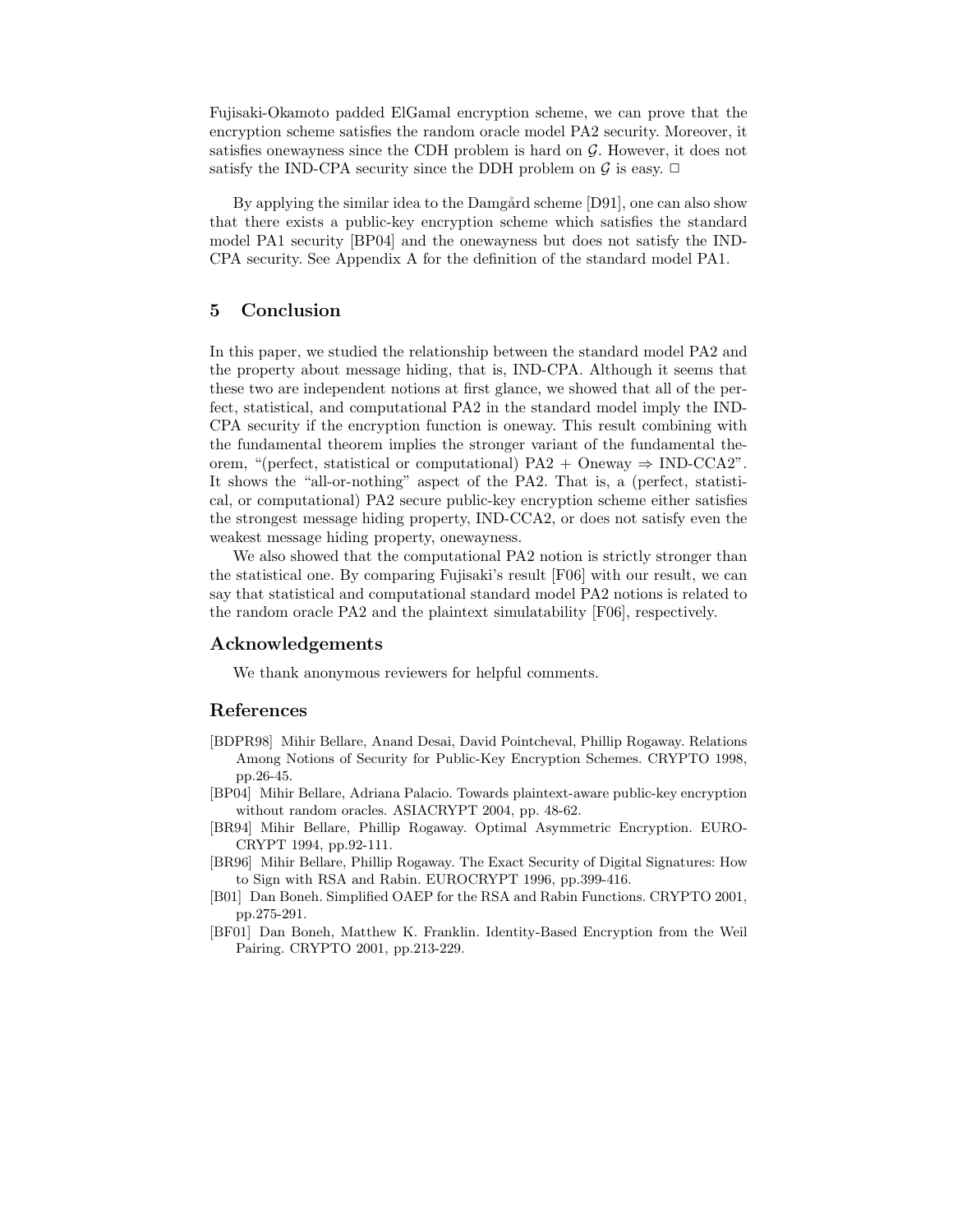- [CHJPPT98] Jean-Se'bastien Coron, Helena Handschuh, Marc Joye, Pascal Paillier, David Pointcheval, Christophe Tymen. Optimal Chosen-Ciphertext Secure Encryption of Arbitrary-Length Messages. PKC 2002, pp. 17-33.
- [CJNP02] Jean-Se'bastien Coron, Marc Joye, David Naccache, Pascal Paillier. Universal Padding Schemes for RSA. CRYPTO 2002, pp. 226-241.
- [CS98] Ronald Cramer, Victor Shoup. A Practical Public Key Cryptosystem Provably Secure Against Adaptive Chosen Ciphertext Attack. CRYPTO 1998, pp.13-25.
- [CS01] Ronald Cramer, Victor Shoup. Design and Analysis of Practical Public-Key Encryption Schemes. manuscript, 2001. Full version: SIAM J. Comp. 2004, 33(1), pp.167-226.
- [D91] Ivan Damgård. Towards practical public key systems secure against chosen ciphertext attacks. In CRYPTO'91, pp.445-456.
- [D06] Alexander W. Dent. Cramer-Shoup is Plaintext-Aware in the Standard Model. EUROCRYPT 2006.
- [DDN00] Danny Dolev, Cynthia Dwork, Moni Naor. Nonmalleable Cryptography. SIAM J. Comp. 2000, 30(2), pp. 391-437.
- [DY83] Danny Dolev, Andrew Chi-Chih Yao. On the security of public key protocols. IEEE Transactions on Information Theory, 1983, 29(2) pp.198-207.
- [F06] Eiichiro Fujisaki. Plaintext Simulatability. IEICE Trans. Fundamentals 2006, E89-A, pp.55-65, doi:10.1093/ietfec/e89-a.1.55. Preliminary version is available at http://eprint.iacr.org/2004/ 218.pdf
- [FO99] Eiichiro Fujisaki, Tatsuaki Okamoto. How to Enhance the Security of Public-Key Encryption at Minimum Cost. PKC'99, pp. 53-68.
- [FOPS01] Eiichiro Fujisaki, Tatsuaki Okamoto, David Pointcheval, Jacques Stern. RSA-OAEP Is Secure under the RSA Assumption. CRYPTO 2001, pp.260-274. J. Cryptology 2004, 17(2), pp.81-104.
- [HLM03] Jonathan Herzog, Moses Liskov, Silvio Micali. Plaintext Awareness via Key Registration. CRYPTO 2003, pp.548-564
- [JN03] Antoine Joux, Kim Nguyen. Separating Decision Diffie-Hellman from Computational Diffie-Hellman in Cryptographic Groups. J. Cryptology, 2003,16(4), pp.239- 247. http://eprint.iacr.org/2001/003
- [KI01] Kazukuni Kobara, Hideki Imai. Semantically Secure McEliece Public-Key Cryptosystems-Conversions for McEliece PKC. In PKC 2001, pp. 19-35.
- [KO03] Yuichi Komano, Kazuo Ohta. Efficient Universal Padding Techniques for Multiplicative Trapdoor One-Way Permutation. CRYPTO 2003, pp. 366-382.
- [M01] James Manger. A Chosen Ciphertext Attack on RSA Optimal Asymmetric Encryption Padding (OAEP) as Standardized in PKCS  $\#1$  v2.0. CRYPTO 2001, pp.230-238.
- [MOV93] Alfred Menezes, Tatsuaki Okamoto, Scott A. Vanstone. Reducing elliptic curve logarithms to logarithms in a finite field. IEEE Trans. on Information Theory 1993, 39(5), pp.1639-1646.
- [OP01] Tatsuaki Okamoto, David Pointcheval. REACT: Rapid Enhanced-Security Asymmetric Cryptosystem Transform. CT-RSA 2001, pp.159-175.
- [PP04] Duong Hieu Phan, David Pointcheval. OAEP 3-Round: A Generic and Secure Asymmetric Encryption Padding. In Asiacrypt 2004. pp. 63-77.
- [SOK01] Ryuichi Sakai, Kiyoshi Ohgishi, Masao Kasahara. Cryptosystems Based on Pairings. SCIS 2001.
- [S00] Victor Shoup. Using Hash Functions as a Hedge against Chosen Ciphertext Attack. EUROCRYPT 2000, pp.275-288.
- [S01] Victor Shoup. OAEP Reconsidered. CRYPTO 2001, pp.239-259. J. Cryptology, 2002, 15(4), pp. 223-249.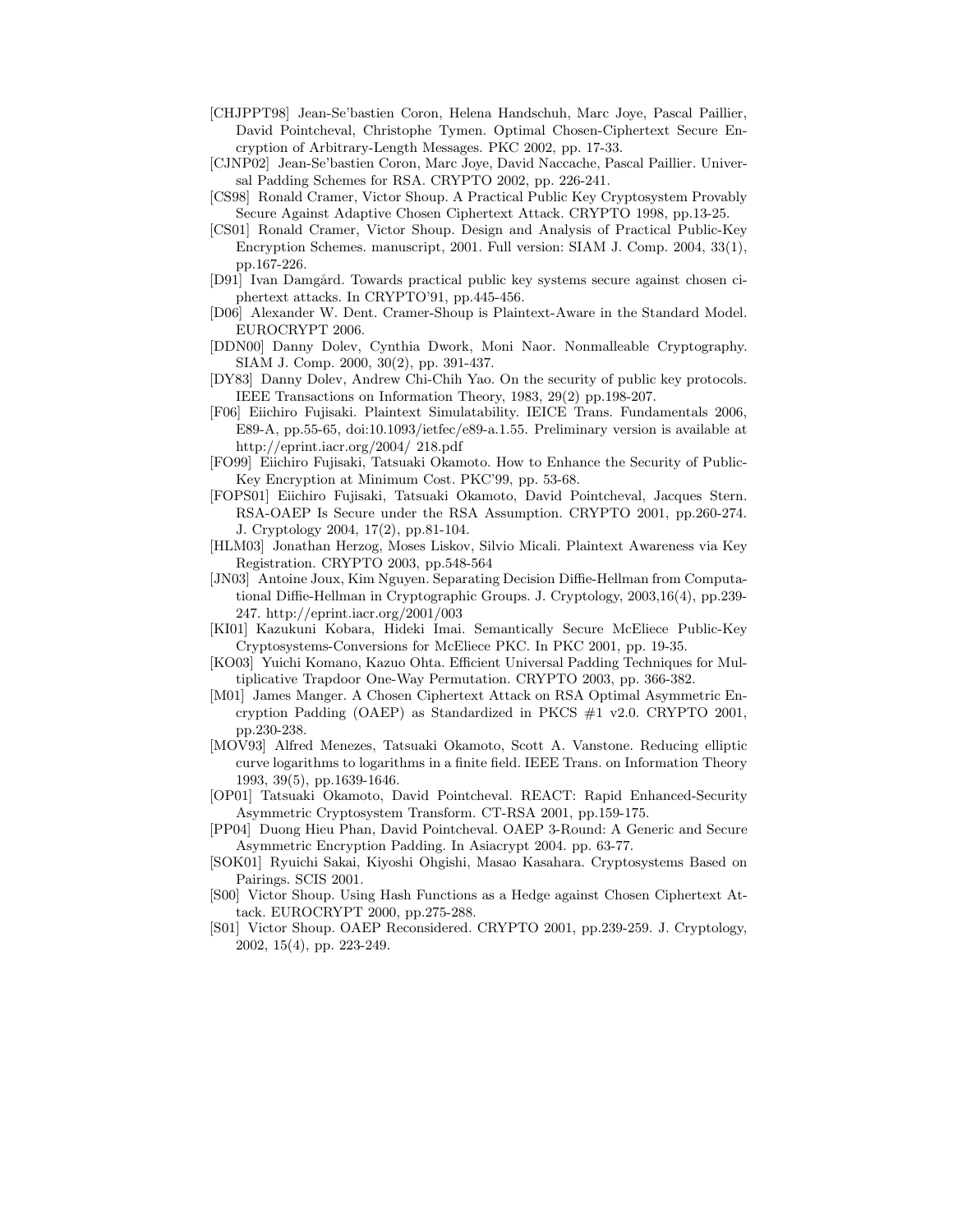# A Definitions

### A.1 Security Definitions of an Encryption Scheme

**Definition 7 (IND-CPA/CCA1/CCA2)** Let  $\Pi = (Gen, Enc, Dec)$  be a publickey encryption scheme and  $\kappa$  be a security parameter. For a public key/secret key pair (pk, sk) for  $\Pi$ , we let  $\mathcal{O}_{\text{dec}}(\textbf{sk}, \cdot)$  be the oracle (named *decryption ora*cle) such that it returns  $\mathsf{Dec}_{\mathsf{sk}}(C)$  to an adversary when the adversary sends a ciphertext C to it. Let b be a bit. We also let  $\mathcal{O}_{\text{enc}}(b, \text{pk}, \cdot)$  be the oracle (named encryption oracle) such that it returns  $\mathsf{Enc}_{\mathsf{pk}}(M_b)$  to an adversary when the adversary sends a pair  $(M_0, M_1)$  of messages with the same length to it. We call  $\mathsf{Enc}_{\mathsf{pk}}(M_b)$  the *challenge ciphertext*.

For a bit b and a polytime adversary  $A$ , we set

 $\mathbf{P}_{\Pi,\mathcal{A}}^{(b)}(\kappa)=\Pr((\mathsf{pk},\mathsf{sk}) \leftarrow \mathsf{Gen}(1^{\kappa}), b^{\prime} \leftarrow \mathcal{A}^{\mathcal{O}_{\mathsf{enc}}(b,\mathsf{pk},\cdot),\mathcal{O}_{\mathsf{dec}}(\mathsf{sk},\cdot)}(\mathsf{pk}):b^{\prime}=1),$ and  $\mathbf{Adv}_{\Pi,\mathcal{A}}^{\mathsf{IND}}(\kappa) = |\mathbf{P}_{\Pi,\mathcal{A}}^{(1)}(\kappa) - \mathbf{P}_{\Pi,\mathcal{A}}^{(0)}(\kappa)|.$ 

Above, A can make a query to  $\mathcal{O}_{\text{enc}}(b, \text{pk}, \cdot)$  only once. Moreover, A is not allowed to send the challenge ciphertext to  $\mathcal{O}_{\text{dec}}(\text{sk}, \cdot)$ .

We say that  $\Pi$  is *IND-CPA secure* if  $\mathbf{Adv}_{\Pi,\mathcal{A}}^{\mathsf{IND}}(\kappa)$  is negligible for any polytime adversary A such that A has made no query to  $\mathcal{O}_{\text{dec}}(\mathsf{sk},\cdot)$ . We say that  $\Pi$  is IND-CCA1 secure if  $\mathbf{Adv}_{\Pi,\mathcal{A}}^{\mathsf{IND}}(\kappa)$  is negligible for any polytime adversary A such that A has made no query to  $\mathcal{O}_{\text{dec}}(\textbf{sk}, \cdot)$  after receiving the challenge ciphertext from  $\mathcal{O}_{\mathsf{enc}}(b, \mathsf{pk}, \cdot)$ . We also say that  $\Pi$  is *IND-CCA2 secure* if  $\mathbf{Adv}_{\Pi,\mathcal{A}}^{\mathsf{IND}}(\kappa)$  is negligible for any polytime adversary A.

**Definition 8 (Onewayness)** Let  $\kappa$  be a security parameter,  $\Pi = (\mathsf{Gen}, \mathsf{Enc}, \mathsf{Dec})$ be a public-key encryption scheme, and  $\mathcal{M}_{\rm pk}$  be a message space of  $\Pi$  in the case where the public key is pk. We say that  $\Pi$  is oneway (against CPA attack) if for any polytime adversary  $\mathcal I$  (named *inverter*), the probability

$$
\Pr((\mathsf{pk},\mathsf{sk}) \leftarrow \mathsf{Gen}(1^\kappa), M \leftarrow \mathcal{M}_{\mathsf{pk}}, C \leftarrow \mathsf{Enc}_{\mathsf{pk}}(M), M' \leftarrow \mathcal{I}(\mathsf{pk},C): M = M')
$$

is negligible for  $\kappa$ .

Plaintext Awareness defined in [BR94,BDPR98] We review the definitions of the PA1 and the PA2 in the random oracle model, defined in [BR94,BDPR98].

**Definition 9 (Random Oracle PA2)** Let  $\Pi = (Gen, Enc, Dec)$  be a publickey encryption scheme which uses a hash function. For a hash function Hash, we let Gen<sup>Hash</sup>, Enc<sup>Hash</sup>, and Dec<sup>Hash</sup> denote the key generation, encryption, and decryption algorithms instantiated by the hash function Hash. Let  $A$  and  $K$  be polytime machines, which are respectively called adversary and extractor. For a security parameter  $\kappa \in \mathbb{N}$ , let  $\mathbf{Exp}_{H,\mathcal{A},\mathcal{K}}^{\mathsf{P} \mathsf{A2\text{-}RO}}(\kappa)$  denote the experiment described in Fig. 3.